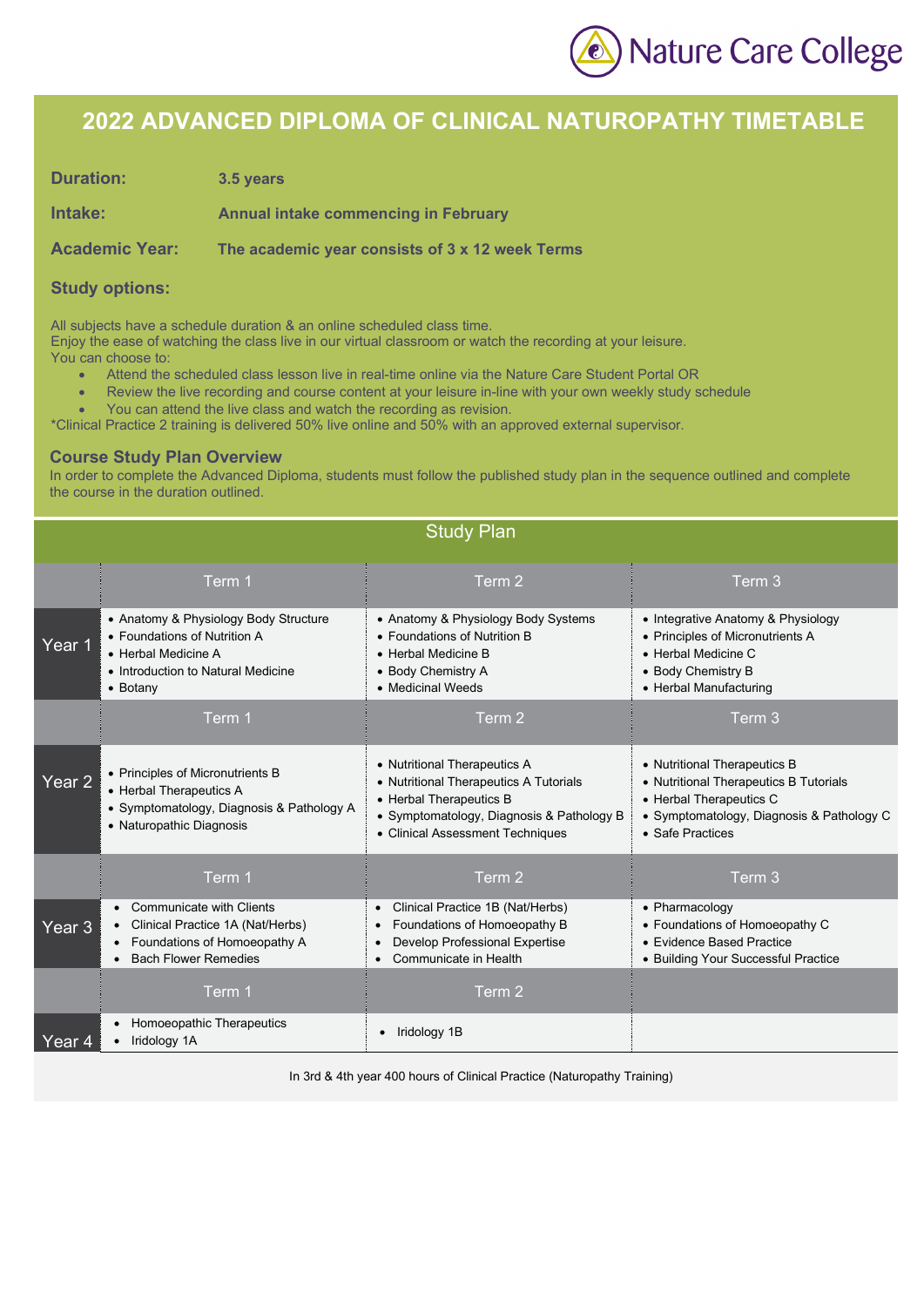

### **2022 Term Dates**

### **Term 1:** 21 February – 22 May **Term 2:** 6 June – 28 August **Term 3:** 12 September – 4 December

### **1st Year Timetable**

| Term $1 =$ Five subjects                                            |                                                     |                       |                   |                 |  |
|---------------------------------------------------------------------|-----------------------------------------------------|-----------------------|-------------------|-----------------|--|
| <b>Subject Name</b>                                                 | <b>Class schedule</b>                               | <b>Time</b>           | <b>Dates</b>      | <b>Duration</b> |  |
| <b>Herbal Medicine A</b><br>\$720 (Incl. GST)                       | <b>Wednesday Online</b><br>Virtual Classroom        | $9.00$ am - 11.00am   | 23 Feb - 11 May   | 12 weeks        |  |
| <b>Foundations of Nutrition A</b><br>\$875 (Incl. GST)              | <b>Wednesday Online</b><br><b>Virtual Classroom</b> | 12.00pm - 2.30pm      | 23 Feb - 11 May   | 12 weeks        |  |
| <b>Anatomy &amp; Physiology Body Structure</b><br>\$695 (Incl. GST) | <b>Wednesday Online</b><br>Virtual Classroom        | $3.00pm - 5.00pm$     | 23 Feb - 11 May   | 12 weeks        |  |
| <b>Botany</b><br>\$410 (Incl. GST)                                  | <b>Thursday Online Virtual</b><br>Classroom         | $9.30$ am $-11.30$ am | 31 Mar - 12 May   | 7 weeks         |  |
| <b>Introduction to Natural Medicine</b><br>\$585 (Incl. GST)        | Thursday Online Virtual<br>Classroom                | $4.00pm - 6.00pm$     | 24 Feb - 28 April | 10 weeks        |  |

| Term $2$ = Five subjects                                          |                                                     |                       |                 |                 |  |
|-------------------------------------------------------------------|-----------------------------------------------------|-----------------------|-----------------|-----------------|--|
| <b>Subject Name</b>                                               | <b>Class schedule</b>                               | <b>Time</b>           | <b>Dates</b>    | <b>Duration</b> |  |
| <b>Herbal Medicine B</b><br>\$720 (Incl. GST)                     | <b>Wednesday Online</b><br><b>Virtual Classroom</b> | $9.00$ am - 11.00am   | 8 Jun - 24 Aug  | 12 weeks        |  |
| <b>Foundations of Nutrition B</b><br>\$875 (Incl. GST)            | <b>Wednesday Online</b><br>Virtual Classroom        | 12.00pm - 2.30pm      | 8 Jun - 24 Aug  | 12 weeks        |  |
| <b>Anatomy &amp; Physiology Body Systems</b><br>\$695 (Incl. GST) | <b>Wednesday Online</b><br>Virtual Classroom        | $3.00pm - 5.00pm$     | 8 Jun - 24 Aug  | 12 weeks        |  |
| <b>Medicinal Weeds</b><br>\$410 (Incl. GST)                       | <b>Thursday Online Virtual</b><br>Classroom         | $9.30$ am $-11.30$ am | 14 Jul - 25 Aug | 7 weeks         |  |
| <b>Body Chemistry A</b><br>\$525 (Incl. GST)                      | <b>Thursday Online Virtual</b><br>Classroom         | 12.30pm - 2.30pm      | 9 Jun - 4 Aug   | 9 weeks         |  |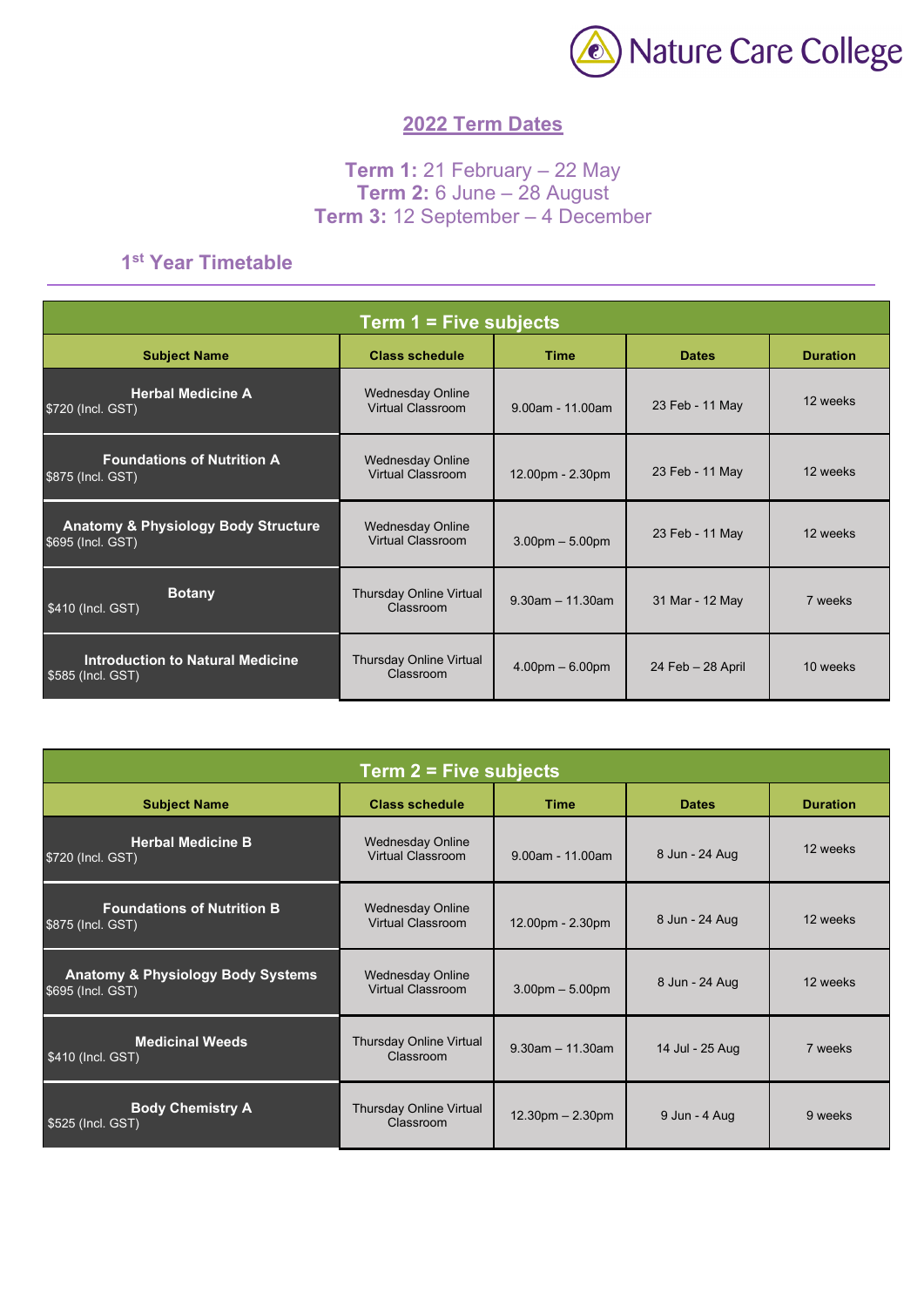

| Term $3$ = Five subjects                                         |                                                     |                       |                                                       |                 |  |
|------------------------------------------------------------------|-----------------------------------------------------|-----------------------|-------------------------------------------------------|-----------------|--|
| <b>Subject Name</b>                                              | <b>Class schedule</b>                               | <b>Time</b>           | <b>Dates</b>                                          | <b>Duration</b> |  |
| <b>Herbal Medicine C</b><br>\$720 (Incl. GST)                    | <b>Wednesday Online</b><br><b>Virtual Classroom</b> | $9.00$ am - 11.00am   | 14 Sep - 30 Nov                                       | 12 weeks        |  |
| <b>Principles of Micronutrients A</b><br>\$875 (Incl. GST)       | <b>Wednesday Online</b><br>Virtual Classroom        | 12.00pm - 2.30pm      | 14 Sep - 30 Nov                                       | 12 weeks        |  |
| <b>Integrative Anatomy &amp; Physiology</b><br>\$695 (Incl. GST) | <b>Wednesday Online</b><br>Virtual Classroom        | $3.00pm - 5.00pm$     | 14 Sep - 24 Aug                                       | 12 weeks        |  |
| <b>Herbal Manufacturing</b><br>\$450 (Incl. GST)                 | Thursday Online Virtual<br>Classroom                | $9.30$ am $-11.30$ am | 27 Oct - 1 Dec<br>(Nov 17 & 24<br>$9.00am - 12.00pm)$ | 6 weeks         |  |
| <b>Body Chemistry B</b><br>\$525 (Incl. GST)                     | Thursday Online Virtual<br>Classroom                | $12.30pm - 2.30pm$    | 15 Sep - 10 Nov                                       | 9 weeks         |  |

## **2nd Year Timetable**

| Term 1 = Four subjects                                                   |                                                     |                     |                 |                 |  |
|--------------------------------------------------------------------------|-----------------------------------------------------|---------------------|-----------------|-----------------|--|
| <b>Subject Name</b>                                                      | <b>Class schedule</b>                               | <b>Time</b>         | <b>Dates</b>    | <b>Duration</b> |  |
| <b>Herbal Therapeutics A</b><br>\$890 (Incl. GST)                        | <b>Wednesday Online</b><br><b>Virtual Classroom</b> | $1.00pm - 3.30pm$   | 23 Feb - 11 May | 12 weeks        |  |
| <b>Principles of Micronutrients B</b><br>\$875 (Incl. GST)               | <b>Wednesday Online</b><br><b>Virtual Classroom</b> | $9.00$ am - 11.30am | 23 Feb - 11 May | 12 weeks        |  |
| Symptomatology, Diagnosis and<br><b>Pathology A</b><br>\$700 (Incl. GST) | Thursday Online Virtual<br>Classroom                | $9.30$ am - 11.30am | 24 Feb - 12 May | 12 weeks        |  |
| <b>Naturopathic Diagnosis</b><br>\$720 (Incl. GST)                       | <b>Thursday Online Virtual</b><br>Classroom         | $6.30pm - 8.30pm$   | 24 Feb - 12 May | 12 weeks        |  |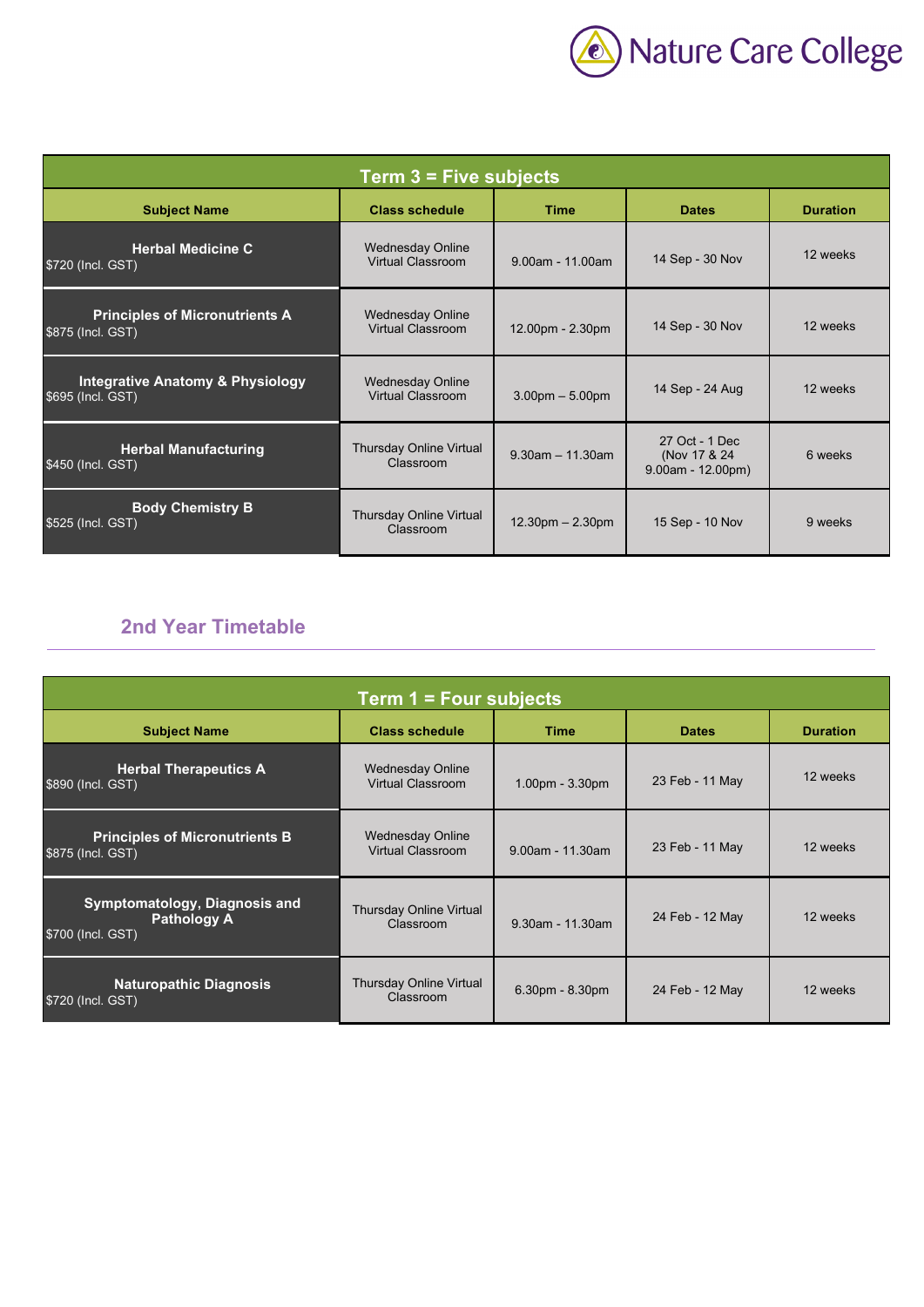

| Term $2$ = Five subjects                                                 |                                                     |                     |                                  |                 |  |
|--------------------------------------------------------------------------|-----------------------------------------------------|---------------------|----------------------------------|-----------------|--|
| <b>Subject Name</b>                                                      | <b>Class schedule</b>                               | <b>Time</b>         | <b>Dates</b>                     | <b>Duration</b> |  |
| <b>Herbal Therapeutics B</b><br>\$890(Incl. GST)                         | <b>Wednesday Online</b><br><b>Virtual Classroom</b> | 1.00pm - 3.30pm     | 8 Jun - 24 Aug                   | 12 weeks        |  |
| <b>Nutritional Therapeutics A</b><br>\$890(Incl. GST)                    | <b>Wednesday Online</b><br><b>Virtual Classroom</b> | $9.00$ am - 11.30am | 8 Jun - 24 Aug                   | 12 weeks        |  |
| <b>Nutritional Therapeutics A Tutorials</b><br>\$350(Incl. GST)          | <b>Thursday Online</b><br><b>Virtual Classroom</b>  | 12.30pm - 3.30pm    | 23 Jun, 14 Jul, 4 Aug, 25<br>Aug | 4 Classes       |  |
| Symptomatology, Diagnosis and<br><b>Pathology B</b><br>\$700 (Incl. GST) | Thursday Online Virtual<br>Classroom                | 9.30am - 11.30am    | 9 Jun - 25 Aug                   | 12 weeks        |  |
| <b>Clinical Assessment Techniques</b><br>\$350 (Incl. GST)               | <b>Thursday Online Virtual</b><br>Classroom         | 6.30pm - 8.30pm     | 9 Jun - 14 Jul                   | 6 weeks         |  |

| Term 3 = Five subjects                                                   |                                              |                     |                               |                 |  |
|--------------------------------------------------------------------------|----------------------------------------------|---------------------|-------------------------------|-----------------|--|
| <b>Subject Name</b>                                                      | <b>Class schedule</b>                        | <b>Time</b>         | <b>Dates</b>                  | <b>Duration</b> |  |
| <b>Nutritional Therapeutics</b><br>\$890(Incl. GST)                      | <b>Wednesday Online</b><br>Virtual Classroom | $9.00$ am - 11.30am | 14 Sep - 30 Nov               | 12 weeks        |  |
| <b>Nutritional Therapeutics B Tutorials</b><br>\$350(Incl. GST)          | <b>Thursday Online</b><br>Virtual Classroom  | 12.30pm - 3.30pm    | 29 Sep, 19 Oct, 9 Nov, 30 Nov | 4 Classes       |  |
| Symptomatology, Diagnosis and<br><b>Pathology C</b><br>\$700 (Incl. GST) | <b>Thursday Online Virtual</b><br>Classroom  | 9.30am - 11.30am    | 15 Sep - 1 Dec                | 12 weeks        |  |
| <b>Herbal Therapeutics C</b><br>\$890(Incl. GST)                         | <b>Wednesday Online</b><br>Virtual Classroom | 1.00pm - 3.30pm     | 14 Sep - 30 Nov               | 12 weeks        |  |
| <b>Safe Practices</b><br>\$175 (Incl. GST)                               | Distance (Online)                            | Distance (Online)   | 12 Sep - 23 Oct               | 6 weeks         |  |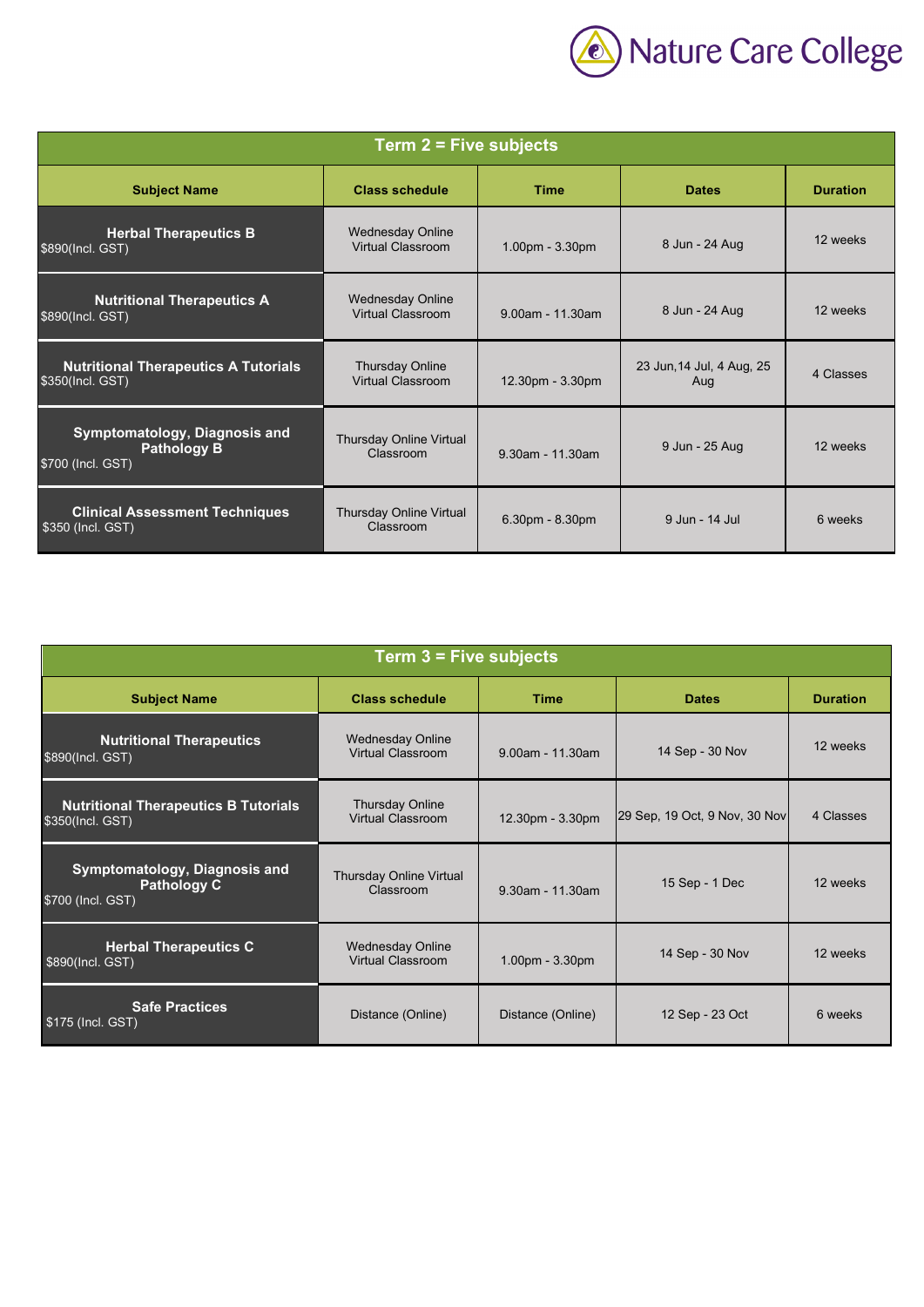

## **3rd Year Timetable**

| <b>Term 1 = Four Subjects + Clinical Practice</b>            |                                             |                        |                 |                 |  |
|--------------------------------------------------------------|---------------------------------------------|------------------------|-----------------|-----------------|--|
| <b>Subject Name</b>                                          | <b>Class schedule</b>                       | <b>Time</b>            | <b>Dates</b>    | <b>Duration</b> |  |
| <b>Communicate with Clients</b><br>\$395(Incl. GST)          | <b>Tuesday Online</b><br>Virtual Classroom  | $1.00pm - 3.00pm$      | 29 Mar - 10 May | 7 weeks         |  |
| <b>Clinical Practice 1A (Nat/Herbs)</b><br>\$905 (Incl. GST) | Thursday Online Virtual<br>Classroom        | $9.00$ am - 11.30am    | 24 Feb - 12 May | 12 weeks        |  |
| <b>Foundations of Homoeopathy A</b><br>\$875(Incl. GST)      | <b>Tuesday Online Virtual</b><br>Classroom  | 9.30am-12.00pm         | 22 Feb - 10 May | 12 weeks        |  |
| <b>Bach Flower Remedies</b><br>\$720 (Incl. GST)             | <b>Thursday Online Virtual</b><br>Classroom | $12.00$ pm $- 2.00$ pm | 24 Feb - 12 May | 12 weeks        |  |

| Term 2 = Four Subjects + Clinical Practice                   |                                                   |                     |                |                 |  |
|--------------------------------------------------------------|---------------------------------------------------|---------------------|----------------|-----------------|--|
| <b>Subject Name</b>                                          | <b>Class schedule</b>                             | <b>Time</b>         | <b>Dates</b>   | <b>Duration</b> |  |
| <b>Clinical Practice 1B (Nat/Herbs)</b><br>\$905 (Incl. GST) | <b>Thursday Online Virtual</b><br>Classroom       | $9.00$ am - 11.30am | 9 Jun -25 Aug  | 12 weeks        |  |
| <b>Foundations of Homoeopathy B</b><br>\$875(Incl. GST)      | <b>Tuesday Online Virtual</b><br>Classroom        | 9.30am-12.00pm      | 7 Jun - 23 Aug | 12 weeks        |  |
| <b>Develop Professional Expertise</b><br>\$695 (Incl. GST)   | <b>Tuesday Online</b><br><b>Virtual Classroom</b> | $4.00pm - 6.00pm$   | 7 Jun - 23 Aug | 12 weeks        |  |
| <b>Communicate in Health</b><br>\$450 (Incl. GST)            | <b>Tuesday Online Virtual</b><br>Classroom        | $1.30pm - 3.30pm$   | 7 Jun - 26 Jul | 8 weeks         |  |

*Class Schedule continued on next page*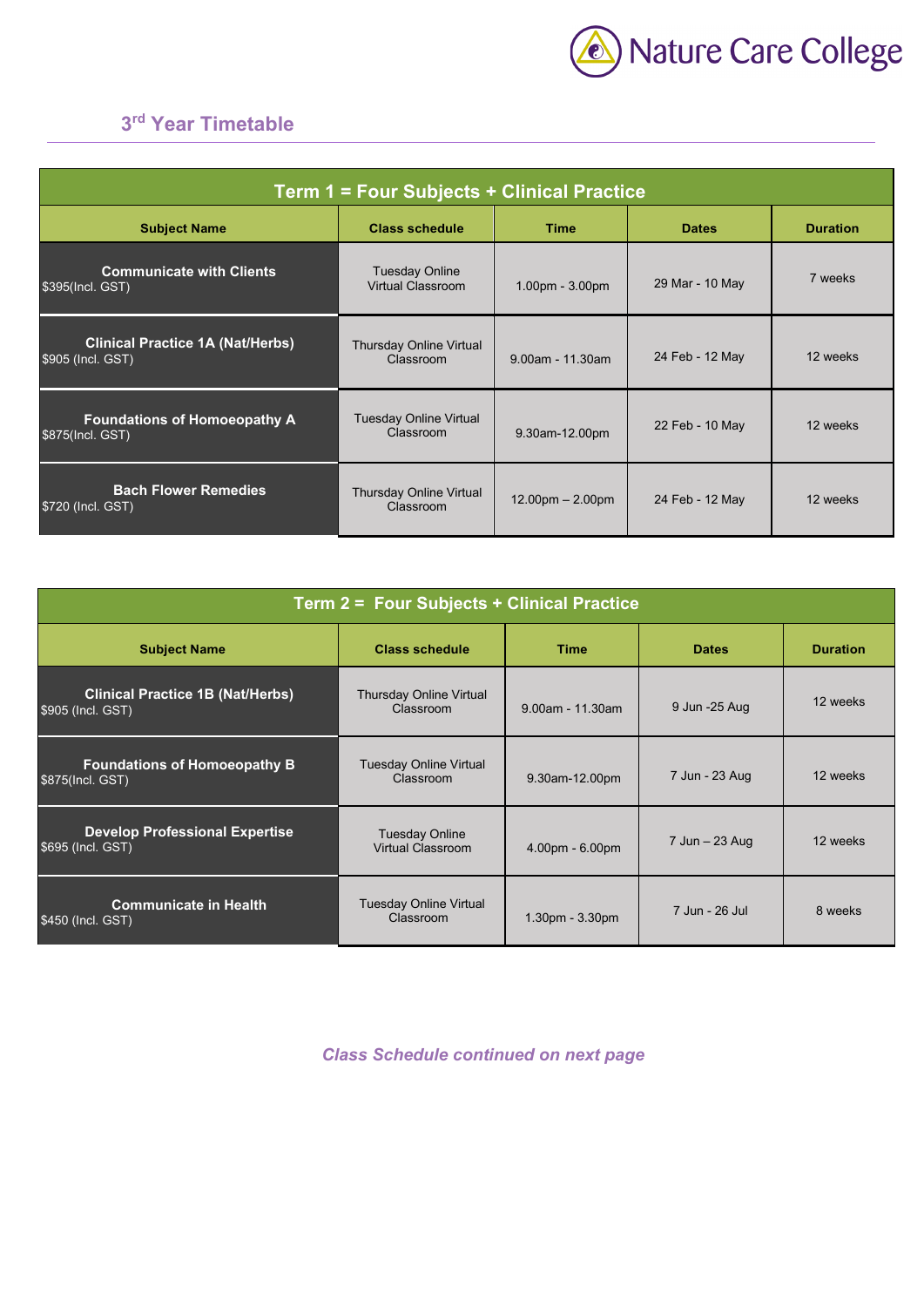

| Term 3 = Four Subjects + Clinical Practice                    |                                                   |                     |                                                                |                 |  |
|---------------------------------------------------------------|---------------------------------------------------|---------------------|----------------------------------------------------------------|-----------------|--|
| <b>Subject Name</b>                                           | <b>Class schedule</b>                             | <b>Time</b>         | <b>Dates</b>                                                   | <b>Duration</b> |  |
| <b>Foundations of Homoeopathy C</b><br>\$875(Incl. GST)       | <b>Tuesday Online Virtual</b><br>Classroom        | 9.30am-12.00pm      | 13 Sep - 29 Nov                                                | 12 weeks        |  |
| <b>Pharmacology</b><br>\$710 (Incl. GST)                      | <b>Tuesday Online</b><br><b>Virtual Classroom</b> | $1.00pm - 3.00pm$   | 13 Sep - 29 Nov                                                | 12 weeks        |  |
| <b>Evidence Based Practice</b><br>\$595 (Incl. GST)           | <b>Tuesday Online Virtual</b><br>Classroom        | $4.00pm - 6.00pm$   | $20$ Sep $-29$ Nov<br>(*29 Nov. 4.00pm -<br>5.00 <sub>pm</sub> | 11 weeks        |  |
| <b>Building Your Successful Practice</b><br>\$635 (Incl. GST) | <b>Wednesday Online</b><br>Virtual Classroom      | $9.30$ am - 11.30am | 14 Sep - 30 Nov                                                | 12 weeks        |  |

*(\*Clinical Practice Timetable listed underneath 4th year timetable)* 

# **4th Year Timetable**

| Term 1 = Two Subjects + Clinical Practice                                                      |                                     |                                     |                 |          |  |  |
|------------------------------------------------------------------------------------------------|-------------------------------------|-------------------------------------|-----------------|----------|--|--|
| <b>Subject Name</b><br><b>Class schedule</b><br><b>Time</b><br><b>Duration</b><br><b>Dates</b> |                                     |                                     |                 |          |  |  |
| <b>Iridology 1A</b><br>\$725 (Incl. GST)                                                       | Tuesday<br>Online Virtual Classroom | $6.30pm - 8.30pm$                   | 22 Feb - 10 May | 12 weeks |  |  |
| <b>Homoeopathic Therapeutics</b><br>\$710 (Incl. GST)                                          | Tuesday Online Virtual<br>Classroom | $1.00 \text{ pm} - 3.00 \text{ pm}$ | 22 Feb - 10 May | 12 weeks |  |  |

| Term 2 = One Subject + Clinical Practice |                                            |                   |                |                 |
|------------------------------------------|--------------------------------------------|-------------------|----------------|-----------------|
| <b>Subject Name</b>                      | <b>Class schedule</b>                      | <b>Time</b>       | <b>Dates</b>   | <b>Duration</b> |
| Iridology 1B<br>\$725 (Incl. GST)        | Tuesday<br><b>Online Virtual Classroom</b> | $6.30pm - 8.30pm$ | 7 Jun - 23 Aug | 12 weeks        |